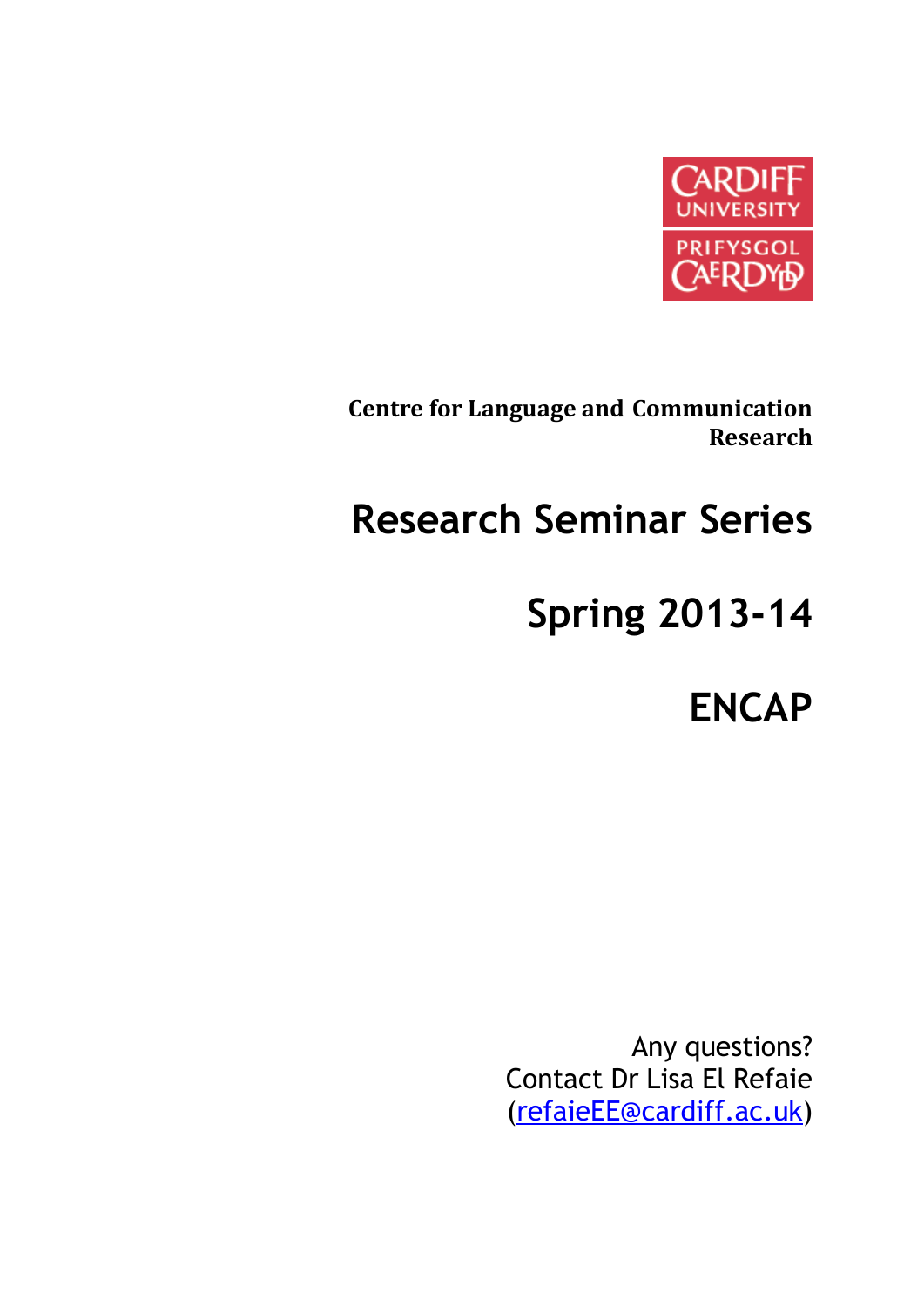## **Introduction**

### *All seminars take place on Wednesdays from 1.10pm to 2pm*

**Most of the seminars will be in Room 3.58 in the John Percival (Humanities) Building of Cardiff University – Building no 16 on the map at: [http://www.cardiff.ac.uk/locations/maps/index.html,](http://www.cardiff.ac.uk/locations/maps/index.html) but please note the two room changes (29 January and 19 February).**

### **Welcome to the 2013-14 CLCR Research Seminar Series!**

This abstract booklet is intended to enable you to plan your attendance at seminars. You're welcome to attend every one and we hope that you will, though each is independent.

These seminars are open to all and **everyone is welcome** – undergraduate and postgraduate students and staff from anywhere in the University, visitors, guests from other universities, people who've never been into a university before… If the talk sounds interesting, just come along!

We have a rich programme this semester covering a wide range of topics that link into a variety of research interests in the Centre for Language and Communication Research at Cardiff University.

Each session typically consists of a presentation from the speaker of around 35 minutes with 15 minutes for questions and discussion from the floor.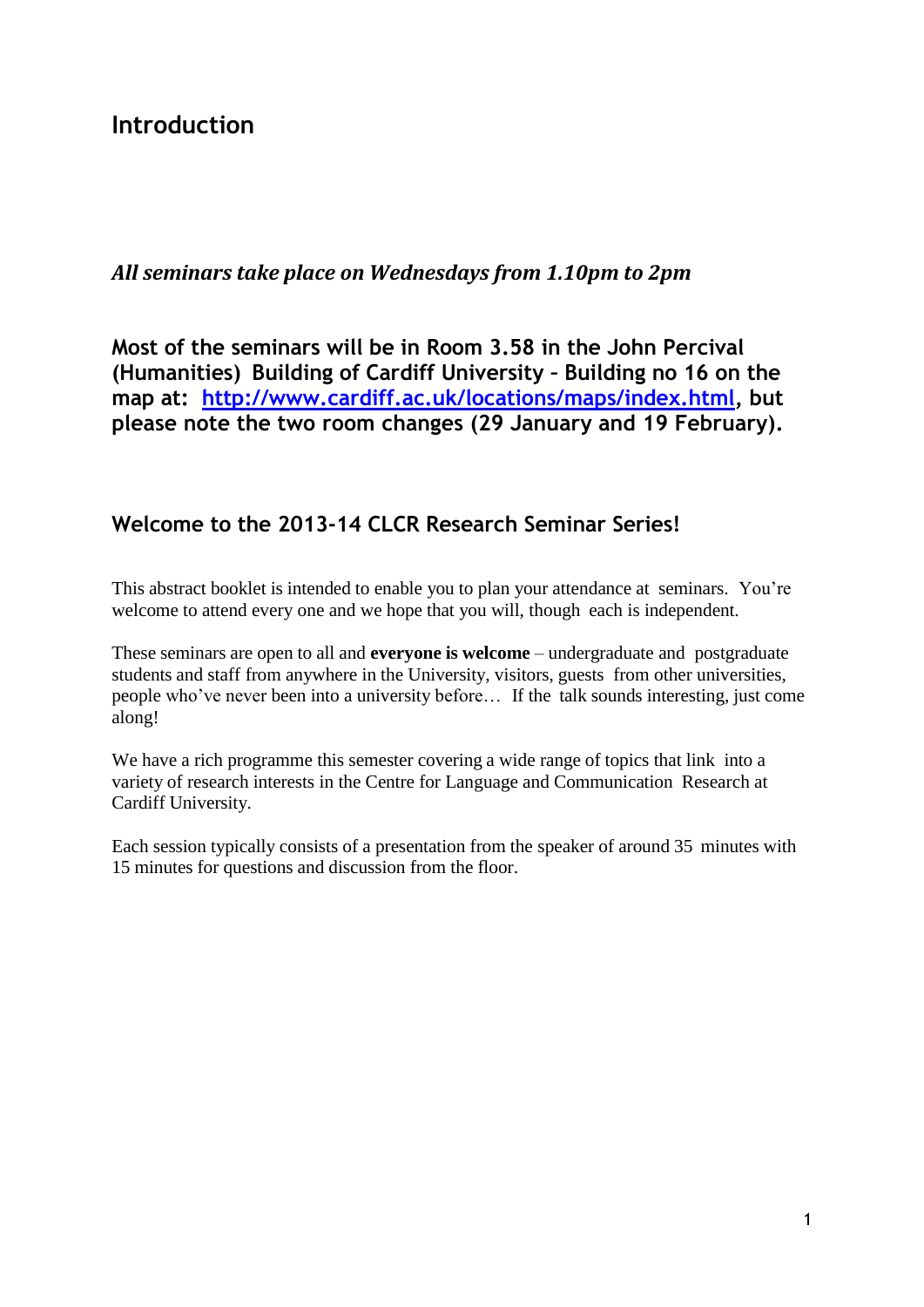## **Summary of the programme**

| 12 <sup>th</sup> February | Prof Michael Toolan (Birmingham University)<br>Economic superdiversity in Modern Britain: A true story<br>1.10pm, Room 3.58                                                         |
|---------------------------|-------------------------------------------------------------------------------------------------------------------------------------------------------------------------------------|
| 19 <sup>th</sup> February | Dr June Luchenbroers (Bangor University)<br>Measuring 'threat': What people say and do with fantasies<br>1.10pm, Room 3.62<br>(Please note this was postponed from 4 December 2013) |
| 26 <sup>th</sup> February | Dr Camilla Lindholm (University of Helsinki)<br>Oivalluksia-Insights: Video guidance as interaction and a process<br>in a work community<br>1.10pm, Room 3.58                       |
| 19 <sup>th</sup> March    | Dr Andy Buerki (Visiting Scholar, ENCAP)<br>Language shaped by culture (and culture by language) - One way<br>to get a handle on it<br>1.10pm, Room 3.58                            |
| $2nd$ April               | Dr Tereza Spilioti (ENCAP)<br>Play and heteroglossia: The case of 'Greekophrenia'<br>1.10pm, Room 3.58                                                                              |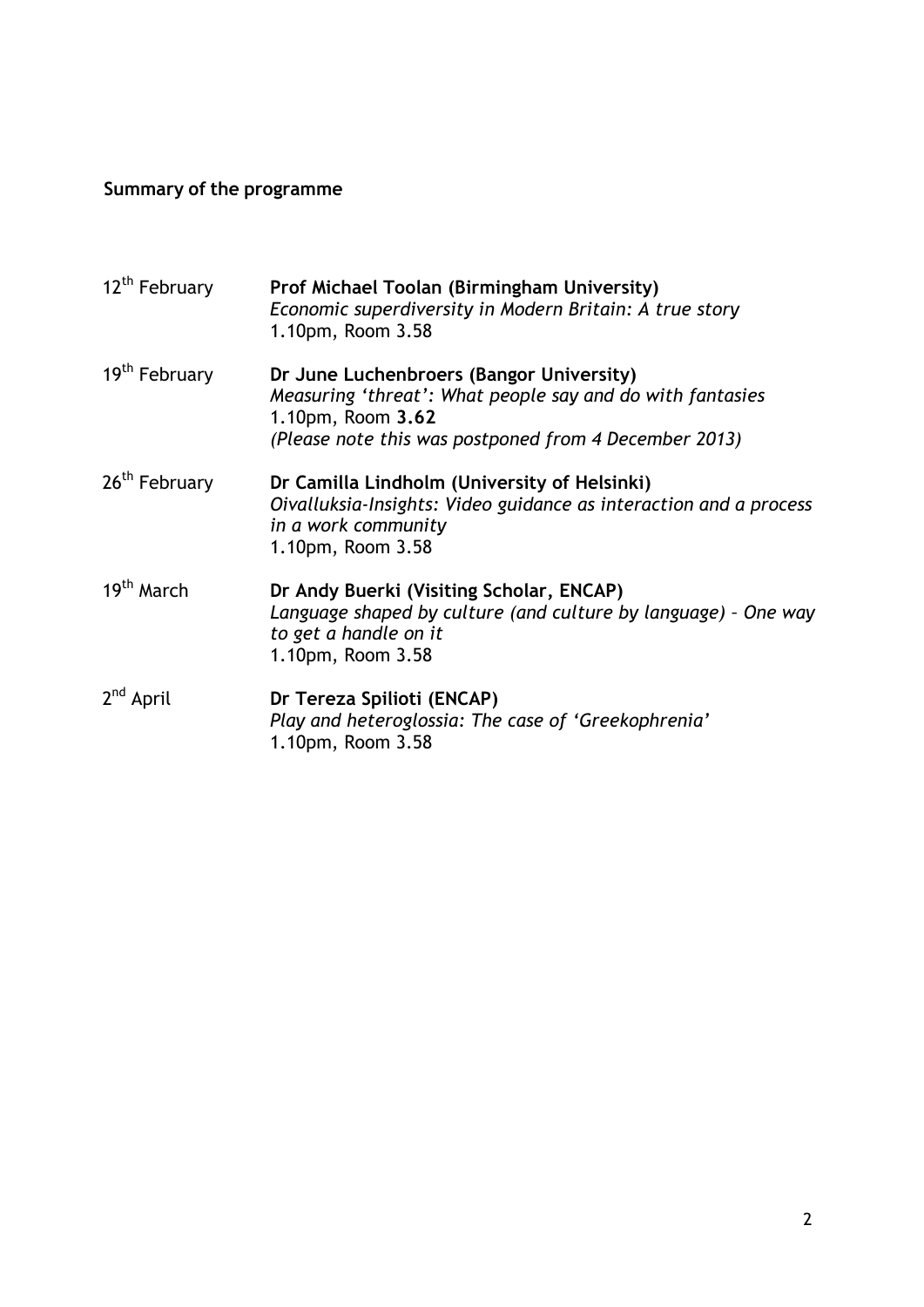#### 12th February **Prof Michael Toolan (Birmingham University)** 1.10pm, Room 3.58

#### **Economic superdiversity in modern Britain: A true story**

I assume in a broadly Whorfian way that British citizens habitually understand their social world largely through the terms and narratives which are circulated as normal, or as appeals to what is normal or reasonable, or as cries and alarms about irruptions and scandalous departures from what is normal and expectable. The circulation is in innumerable inter-connecting domains: conversation, institutional discourses and the mass media, including, very influentially, the news media. I therefore hypothesise that by detailed study of, e.g., Britain's news discourses in 1971 and in 2011, we can derive elements of the two stories about itself that Britain lived by in those two different years. On numerous independent counts, notwithstanding reduced inequality in terms of gender, race and sexuality, there was noticeably increased wealth inequality by 2011. How do the overarching stories told about Britain in its news media (as in many other places) perform and ratify the lesser wealth inequality of 1971 and the greater inequality (or 'economic superdiversity') of 2011? This, using corpus linguistic and stylistic analyses, is what I aim to discuss.



Michael Toolan is Professor of English Language at the University of Birmingham, UK, where he convenes the MA programme in Literary Linguistics and is also editor of the Journal of Literary Semantics. His books include Language in Literature (Hodder/OUP, 1998) and Narrative: A Critical Linguistic Introduction (2nd edition, Routledge, 2001) and most recently, Narrative progression in the short story: a corpus stylistic approach (Benjamins, 2009)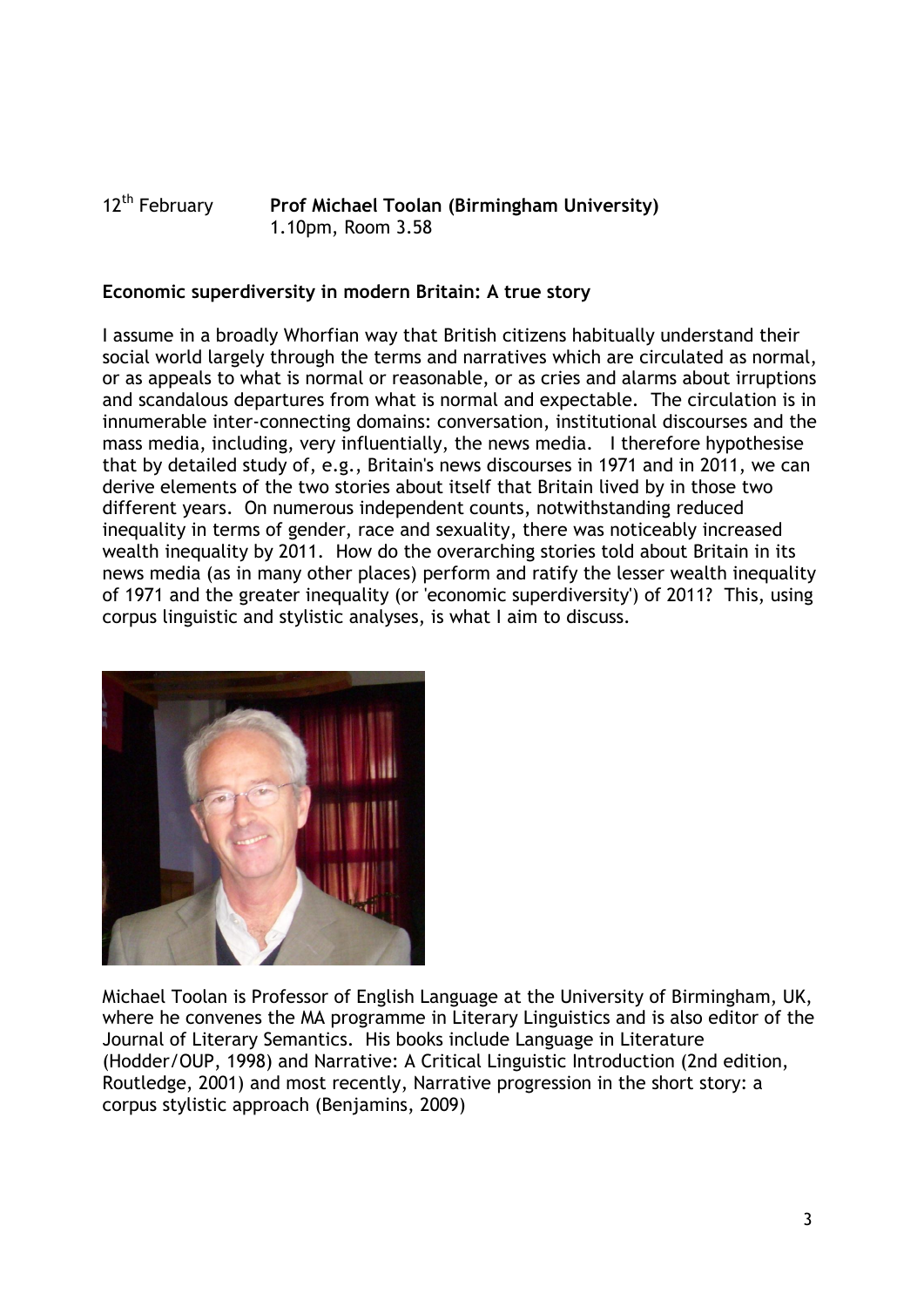#### 19th February **Dr June Luchenbroers (Bangor University)**  1.10pm, Room **3.62**

**Measuring 'threat': What people say and do with fantasies**

A substantial obstacle for convictions in cases dealing with communications between paedophiles, is how to differentiate Plans from Fantasies. The issue is that unless enacted, graffic descriptions of illegal acts can be passed off as fantasies; but if these descriptions could be identified as plans, convictions become possible. Although much is known about the linguistic structure of plans, there is no comprehensive, linguistic study of fantasies, meaning that forensic linguists cannot offer evidence with regard to how these behaviours are typified and what linguistic features might differentiate these two speech acts; or how these speech acts are used by members of specific 'communities of practice'. The absence of linguistic research into fantasies is presumably because fantasies are essentially private in nature, which makes them very difficult to collect. In this paper we will discuss early findings from a web-based collection of fantasies, as well as the methodological problems encountered.



**June Luchjenbroers** is a senior lecturer in linguistics at Bangor University. She has a BA in Linguistics and Japanese from the University of Queensland and a Ph.D. in Linguistics from La Trobe University. Upon completion of her PhD, she took a position as Assistant Professor with the Hong Kong Polytechnic University, followed by a Postdoctoral Fellowship with the University of Queensland. She joined Bangor in October 1999. Her research, in collaboration with Michelle Aldridge-Waddon, focuses on *Forensic Linguistics / Language and the Law* (in particular: linguistic analyses of the language used to and by adult (generally women) and child victims of rape and physical assault). Current data also includes email communications between (convicted) paedophiles. She has also collaborated with John Olsson for the book,

*Forensic Linguistics, 3rd edition* (available from 5 Dec 2013).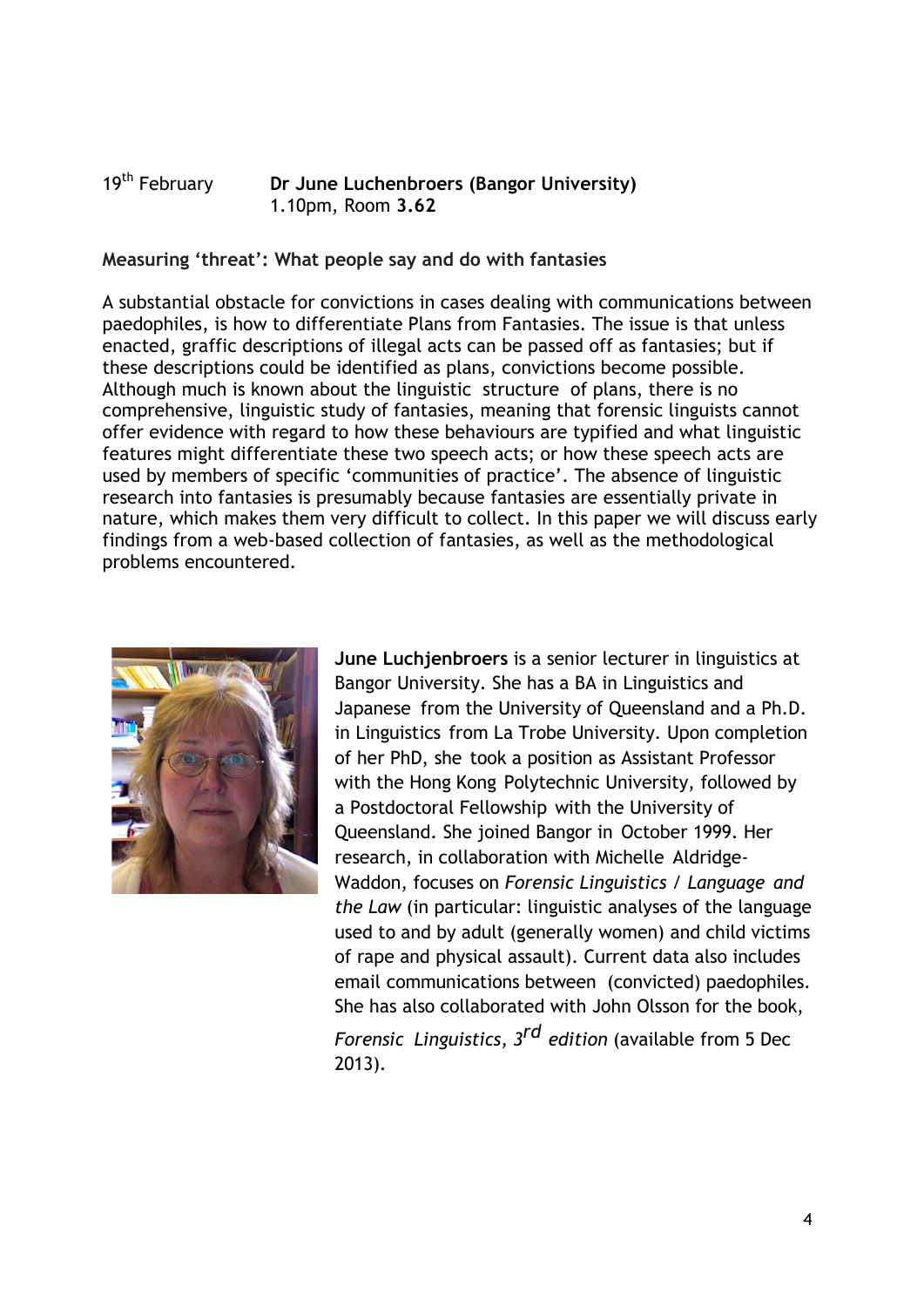#### 26th February **Dr Camilla Lindholm (University of Helsinki)** *Oivalluksia-Insights: Video guidance as interaction and a process in a work community* 1.10pm, Room 3.58

#### **Oivalluksia-Insights: Video guidance as interaction and a process in a work community**

This presentation deals with a project called *Oivalluksia-Insights: Video guidance as interaction and a process in a work community*, led by Dr. Camilla Lindholm and funded by the Academy of Finland (2013-18). Investigating data from video guidance meetings involving a trained facilitator and several staff members, the project analyzes the interaction of guidance discussions as well as typical patterns of the communication training of a work community.

The targeted video interaction training sessions are based on the OIVA Interaction Model, which was developed at the Finnish Association on Intellectual Disabilities (FAIDD). OIVA is a community based approach which aims at strengthening the interaction between people with complex communication needs, like intellectual disabilities or dementia, and their communication partners.

Earlier studies have used interviews and questionnaires and shown that the staff members change their attitudes towards communication as well as their working habits as a result of OIVA training. There is, however, a need for additional research, focusing on authentic interaction, to measure the outcomes and efficacy of communication training. The *Oivalluksia* project plans to fill this gap.

In its initial phase, the project focuses on analyzing one videotaped training session, targeting the following questions:

- 1. How does the trained facilitator (OIVA guide) speak about interaction?
- 2. How do the staff members speak about interaction?
- 3. Which is the relationship between the underlying OIVA ideology and the patterns of authentic interaction?

The project is strongly data-driven and uses ethnomethodological conversation analysis (CA) as its main method. Alongside CA, the project utilizes ethnographic data.



Dr. Camilla Lindholm is an academy research fellow in Scandinavian Studies at the University of Helsinki. Lindholm uses the methods of conversation analysis and interactional linguistics to investigate interaction in institutional settings and conversations involving participants with communication difficulties. Her current research interests involve communication interventions and multilingual encounters in elderly care. Recent articles appear in Communication & Medicine, Dementia and Journal of Pragmatics.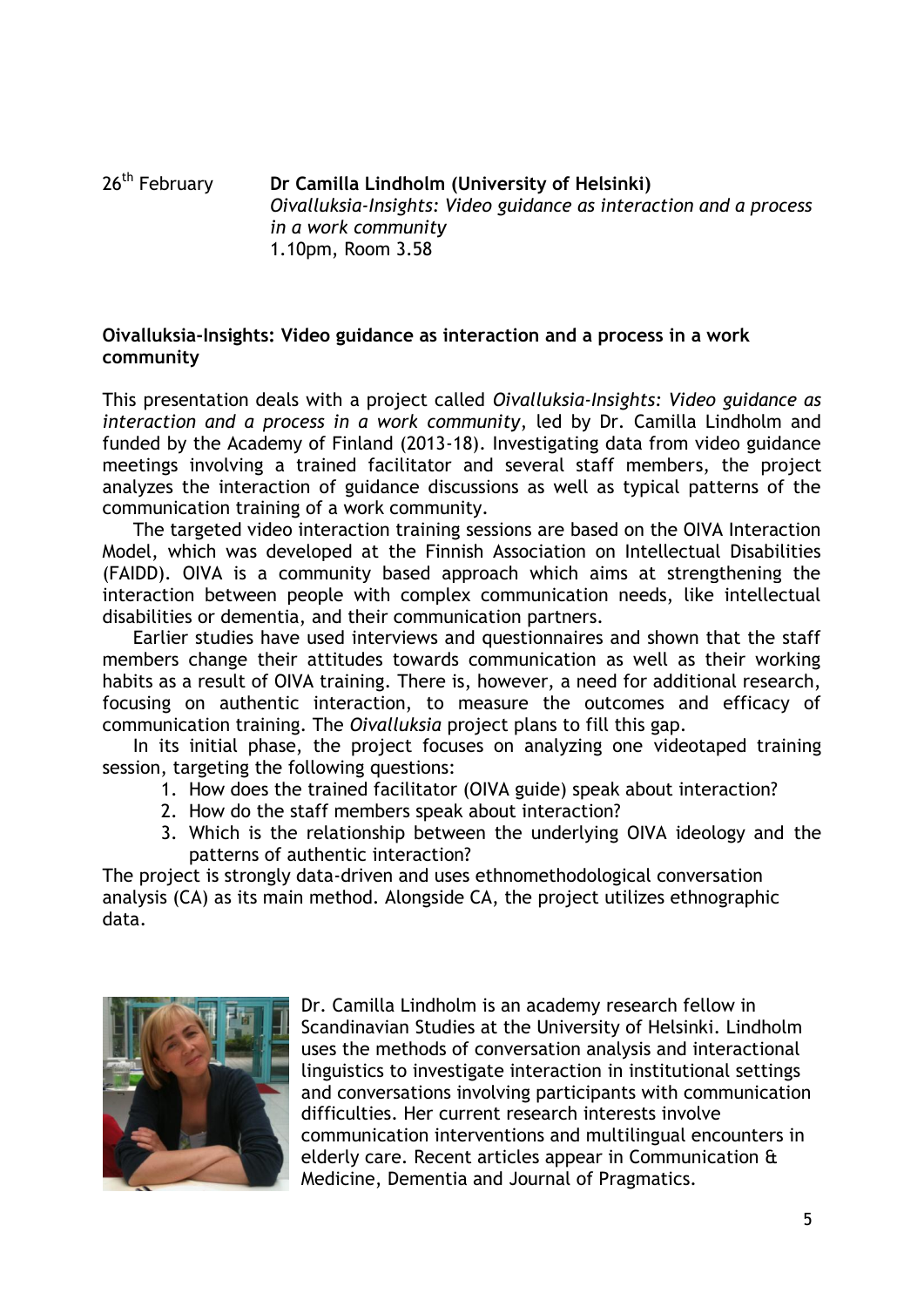19th March **Dr Andy Buerki (Visiting Scholar, ENCAP)** 1.10pm, Room 3.58

**Language shaped by Culture (and Culture by Language) – One way to get a handle on it**

That language and culture are subject to mutual influence is not a controversial observation, but widely differing appraisals have been put forward regarding the extent of influence, the worthwhileness of investigating it and not least the methods of investigation. One strand of research has looked at the relationship in terms of linguistic relativity – the relation between language, thought and culture (e.g. Gumperz and Levinson 1996). Other strands have looked at how cultural concepts are encoded in language (e.g. Wierzbicka 2010), or how language is used in society, including how (mainly sound-) change spreads leading to culturally motivated linguistic change (e.g. Labov 2001). In all of these areas, however, it has been consistently difficult to show persuasively and robustly that areas of language outside of lexis are significantly shaped by culture and/or that the influence of culture is not merely a matter of language use, but also relates to the language system itself. It is proposed that while this is in large measure to do with culture being a very difficultto-pin-down notion and the nature of argumentation needing to take account of this, the use of quantitative linguistic and other data can serve to reach firmer conclusions on how language is shaped by culture. In this talk, a small methodological contribution to that end will be introduced: the use of multi-point diachronic mappings between language data and historical data is presented as a way to find and document instances where language as a system is shaped by culture and to do so in a manner that produces robust results that are falsifiable. The method is illustrated using a sample of formulaic sequences (e.g. common turns of phrase), mainly of 20<sup>th</sup> century German.

Gumperz, J. and S. Levinson (eds) *Rethinking Linguistic Relativity.* (1996).

*Rethinking Linguistic Relativity* (Vol. 17). Cambridge University Press.

- Labov, W. (2001). *Principles of Linguistic Change: Social Factors* (Vol. 2). Oxford: Blackwell.
- Wierzbicka, A. (2010). *Experience, Evidence, and Sense: The hidden cultural legacy of English.* Oxford: Oxford University Press.



**Andy Buerki** is a post-doctoral research fellow and sole investigator on a project looking into the universality of formulaic sequences, funded by the Swiss National Science Foundation. Currently based at the Centre for Language and Communication Research at Cardiff University, he is also an affiliated postdoc at the Hermann Paul School of Linguistics, Basel – Freiburg. He completed his PhD at the University of Basel last year with a project on formulaic language and its cultural context. Andy has previously held positions at Humboldt-Universität zu Berlin, the University of Basel, Korea University in Seoul and Gwangju University (Republic of Korea).

He is particularly interested in quantitative, corpus-informed approaches to linguistic structure and in the social and cultural nature of language.